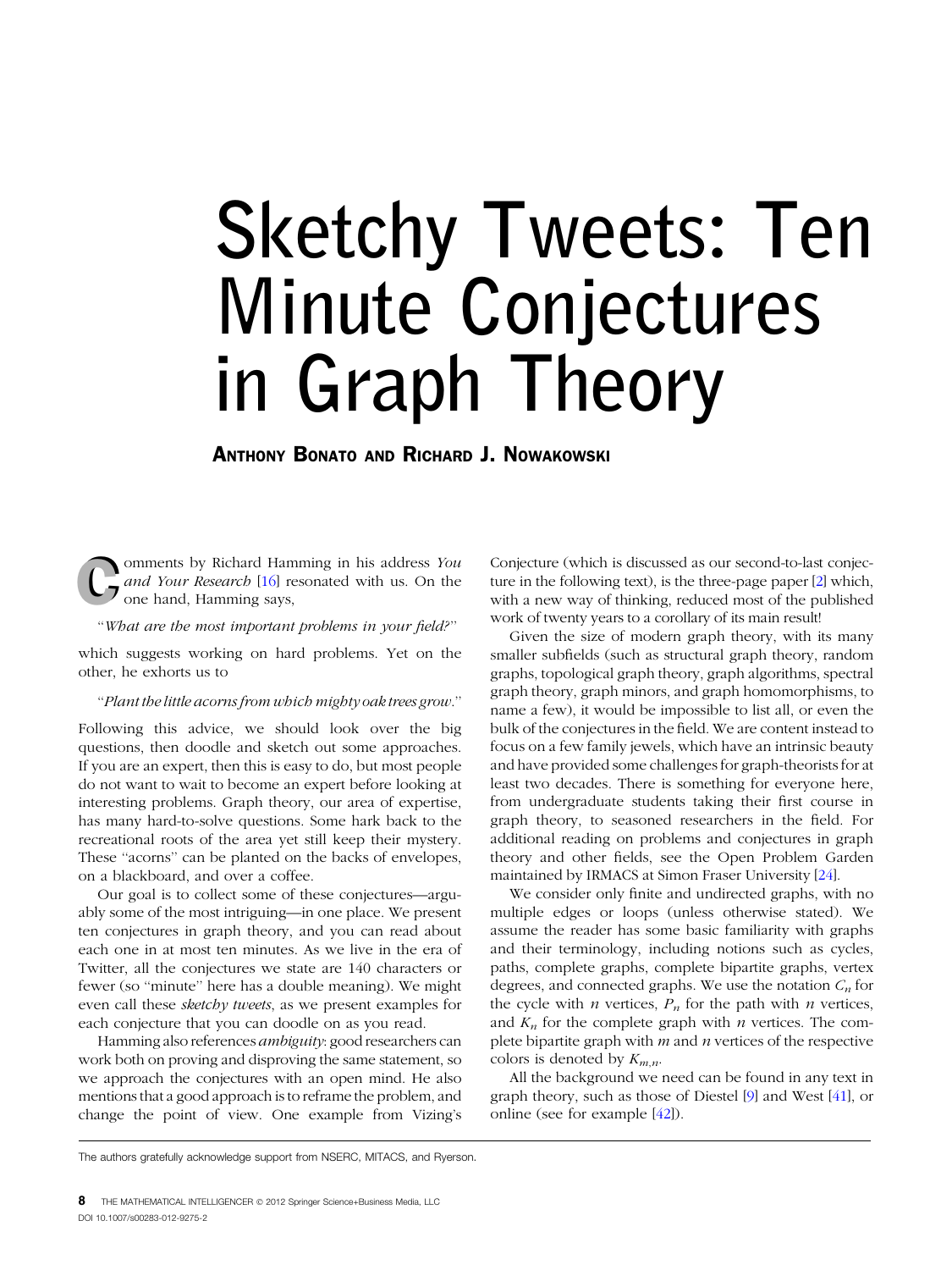For a graph  $G$ , we write  $V(G)$  for its vertex set, and  $E(G)$  for its *edge set*. If two vertices are joined by an edge, then we say they are adjacent. The order of a graph is the cardinality of its vertex set.

## The Conjectures

Some conjectures we present (such as Meyniel's) are less known and deserve more exposure, whereas others (such as Hadwiger's) are better known. We provide no justification for our bias toward one problem over another, so we apologize upfront if your favorite conjecture is missing.

We present each conjecture using minimal technical jargon. To shorten the number of references to partial results, we cite surveys wherever possible. We always cite the original authors of the problem. The conjectures we present have spawned enormous amounts of work on related problems and concepts, which in the present article can only be hinted at. For example, a quick check of Google Scholar or MathSciNet will reveal many thousands of papers related to the topic of one of the ten conjectures we present. Some of these works are discussed in the surveys.

All the conjectures here are considered difficult, having remained unsolved for many years. We do not rank the conjectures in order of difficulty. To show no preference among the problems, we present the conjectures in alphabetical order.

# Double the Fun

There is an old puzzle, found in many books that feature "pencil-and-paper" problems, of attempting to trace a diagram without lifting the pen off the paper or retracing any part of the figure. Euler in his famous 1736 solution to the Königsberg bridge problem, essentially found when this can be done. The problem can be restated as covering the diagram (represented by a graph) with a cycle. Such graphs are now called Eulerian; the connected Eulerian graphs are those in which every vertex has even degree. (We note that Euler did not prove the characterization of Eulerian graphs; the first proof was published by Hierholzer [[18](#page-6-0)].) Our first conjecture may be thought of as a generalization of this kind of problem to graphs with some vertices of odd degree.

A bridge is an edge whose deletion disconnects the graph. A graph with no bridges is *bridgeless*. For example, each edge of a tree is a bridge.



**Figure 1.** A CDC in  $K_4$ , with the cycles in different colors. What would be a CDC of  $K_5$ ?

Cycle Double Cover Conjecture: For every bridgeless graph, there is a list of cycles so that every edge appears in exactly two cycles.

A list of cycles as in the conjecture is called a CDC. See Figure [1](#page-1-0) for an example. Note that the list may have repeated cycles, as is the case with  $C_n$ . The conjecture was formulated independently by Szekeres in 1973 [\[34\]](#page-7-0) and Seymour in 1979 [\[30\]](#page-7-0). See the survey [\[20\]](#page-6-0) and book [\[45\]](#page-7-0) for additional background and references on the conjecture.

The conjecture has connections to *embeddings of graphs* on surfaces; that is, drawings of graphs on different surfaces so that no two edges cross. The simplest case is the family of *planar graphs*, which have an embedding in the plane (see Hadwiger's Conjecture for more on planar graphs). If each face in the embedding corresponds to a cycle in the graph, then the faces form a CDC as in Figure [1](#page-1-0), as is true for all connected, bridgeless, planar graphs. That there is an embedding in some surface where each face corresponds to a cycle is the Strong Embedding Conjecture, which is a stronger conjecture than the Cycle Double Cover Conjecture.

In the other direction, much is known about the smallest counterexample, if it exists: every vertex has degree 3, it is not 3-edge-colorable (i.e., there is no coloring of the edges with three colors so that no edge is incident with an edge of the same color), it is cyclically 4-connected (i.e., every partition of the vertices into two parts with a cycle in each part has at least four edges that join the parts), and the smallest cycle has length at least 10. A connected, bridgeless, cubic graph that is not 3-edge-colorable is called a



**ANTHONY BONATO** is Chair of the Department of Mathematics at Ryerson. His research is mostly on graph theory, including its applications to real-world complex networks. He is an Editor-in-Chief of the journal Internet Mathematics.

<span id="page-1-0"></span>Department of Mathematics Ryerson University Toronto, M5B 2K3 Canada e-mail: abonato@ryerson.ca



.........................................................................................................................................................

**RICHARD J. NOWAKOWSKI** is a Professor at Dalhousie and is one of the leaders of the Graphs and Games Group there. He studies especially combinatorial game theory—learning, at least, how to lose well—and graph theory.

Department of Mathematics and Statistics Dalhousie University Halifax, (NS) B3| 3H5 Canada e-mail: rjn@mathstat.dal.ca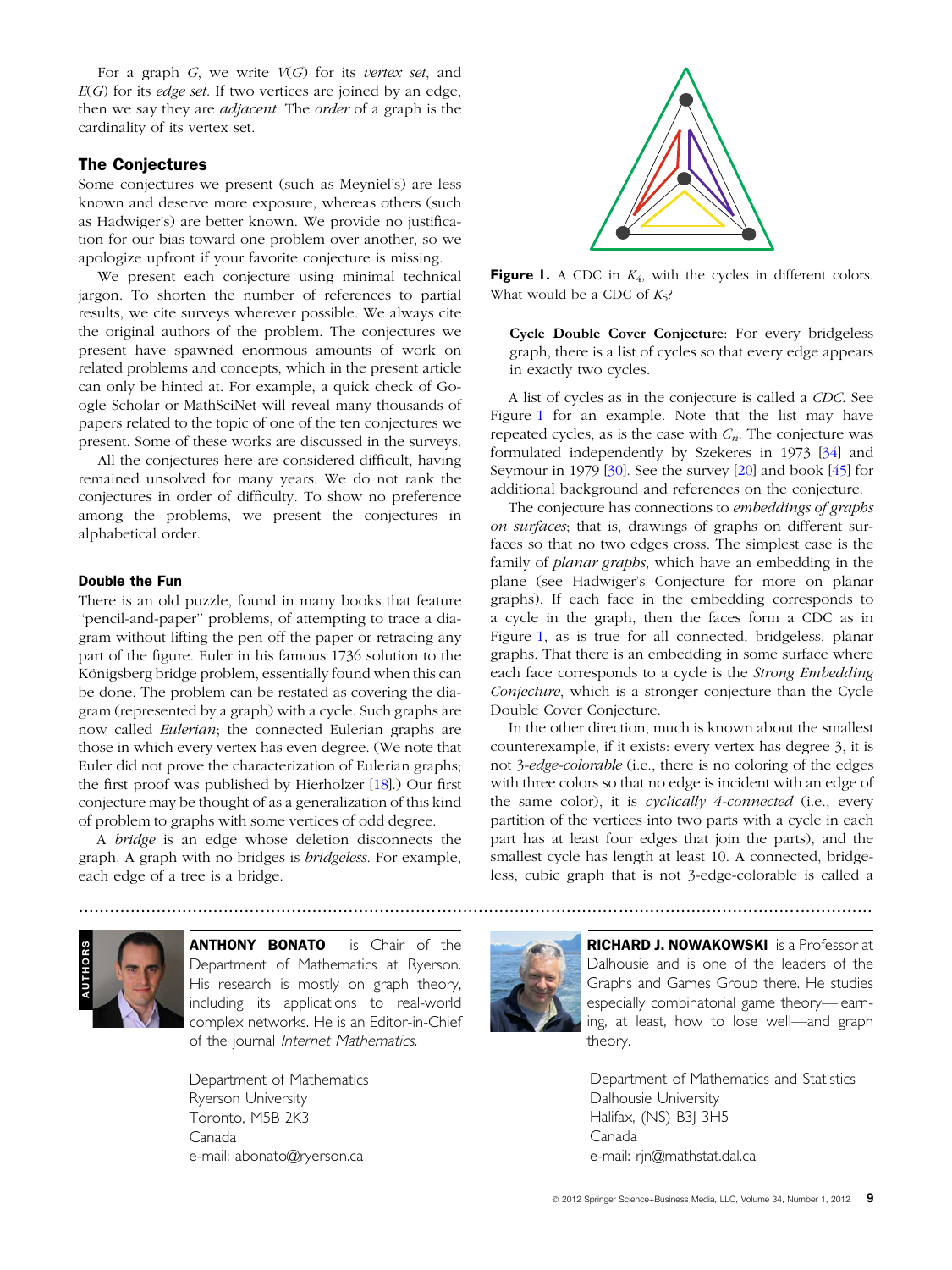

**Figure 2.** The flower snark  $J_5$ .

snark. Another conjecture says that there are not any snarks with the smallest cycle length at least 10. See Figure [2](#page-2-0) for an example of a snark.

A stronger conjecture than the Cycle Double Cover Conjecture is the Small Cycle Double Cover Conjecture: every bridgeless graph on  $n$  vertices has a CDC of size at most  $n-1$ .

# Party, But Know Your Limits

Frank Ramsey, who died at the early age of 26, wrote a paper [\[26\]](#page-6-0) in mathematical logic that has gone on to have applications in many fields, including graph theory. To motivate Ramsey numbers, consider a party with six people, some pairs of whom are friends, and some of whom are strangers. It is not hard to show that among six people we can always find three mutual friends or three mutual strangers. Readers should convince themselves that in smaller parties this property is not always satisfied.

Ramsey numbers generalize this setting from three to  $n$  mutual friends or strangers. For a positive integer  $n$ , define the *n*th *Ramsey number*, written  $R(n)$ , to be the minimum integer r such that any coloring of the edges of  $K_r$ with red or blue (red joins friends and blue joins strangers) results in a complete subgraph of order  $n$  whose edges all have the same color.

It is not immediately clear whether the Ramsey numbers even exist. Calculating them directly is hard; whereas  $R(4) = 18$ , the value of  $R(5)$  is unknown (although it is between 43 and 49; see [\[25\]](#page-6-0) for a dynamic survey of the known small Ramsey numbers). We must be content with lower and upper bounds. An inductive argument gives  $R(n) \leq \left(\begin{array}{c} 2n - 2 \\ n - 1 \end{array}\right)$  $\binom{2n-2}{n-1}$ . In an early application of the probabi-

listic method, Erdős [[11\]](#page-6-0) proved the lower bound

$$
(1 + o(1)) \frac{1}{e\sqrt{2}} n 2^{n/2} \le R(n),
$$

which has not been substantially improved to this day (Spencer [\[32\]](#page-7-0) improved the constant  $\frac{1}{\sqrt{2}}$  to  $\sqrt{2}$ ). The best known upper bound for  $R(n)$ , which is far apart from the known lower bounds, was given by Thomason [\[36\]](#page-7-0):

$$
R(n) \le n^{-1/2 + c/\sqrt{\log n}} \binom{2n-2}{n-1}.
$$

<span id="page-2-0"></span>Erdős in 1947 posed the following asymptotic conjecture, and it remains one of the major topics in Ramsey numbers.



**Figure 3.** The path  $P_5$  is graceful. Show that all the paths  $P_n$ are graceful.

Erdős' Ramsey Number Conjecture:  $\lim_{n\to\infty} R(n)^{1/n}$  exists.

Solve this conjecture and you will be awarded \$100. However, this is a ridiculously difficult way to make \$100! From the bounds stated previously, if the limit exists, then it is between  $\sqrt{2}$  and 4 (finding the value of the limit is worth \$250). Hence, we can think of the conjecture as a way to understand better which bound for  $R(n)$  stated previously is more accurate. For more on Erdős and his questions about Ramsey numbers, see [[8](#page-6-0)].

## Saving Grace

We next consider a graph-labelling problem, where vertices or edges are labelled by numbers subject to some constraints. A graph is graceful if the vertices can be assigned numbers from among 0, 1, ...,  $m$ , where  $m$  is the number of edges, so that the differences along the edges are precisely 1, 2, …, m. Graceful graphs have received ample attention in the literature. See Figure  $\frac{3}{2}$  $\frac{3}{2}$  $\frac{3}{2}$  for an example.

Graceful labellings were introduced by Rosa under the name of  $\beta$ -labellings and were renamed "graceful" by Golomb.

The following conjecture is now sometimes called the Ringel-Kotzig Conjecture (because, if the conjecture were true, it would imply conjectures of both authors on certain decompositions of complete graphs).

#### Graceful Tree Conjecture: Every tree is graceful.

More than 200 papers have been written on proving special cases of this conjecture, and a bewildering number of variants on graceful labellings have been proposed and studied. See the dynamic survey of Gallian [[13](#page-6-0)] for further background and references on graceful (and other) labellings. Kotzig labelled the collective work on proving the conjecture a ''disease.'' A few of the classes of trees where we know the conjecture holds are: caterpillars (a caterpillar is a tree whose nonleaf vertices form a path), trees with at most four leaves, trees with diameter at most 5, and trees with at most 35 vertices.

Much of the research on the conjecture tries to settle it in the affirmative. One class of trees where the conjecture remains open are lobsters (those where the removal of the leaves gives a caterpillar).

#### No Minors Allowed

Coloring has both fascinated and perplexed graph-theorists since the early days of the field. The *chromatic number* of G, written  $\gamma(G)$ , is the minimum number of colors in a vertex labelling such that adjacent vertices receive distinct colors; that is, the minimum  $k$  such that  $G$  is  $k$ -colorable. The most famous theorem proved so far in graph theory is the Four-Color theorem [[1\]](#page-6-0), which states that every planar graph is 4-colorable. All known proofs of this fact are computer-assisted.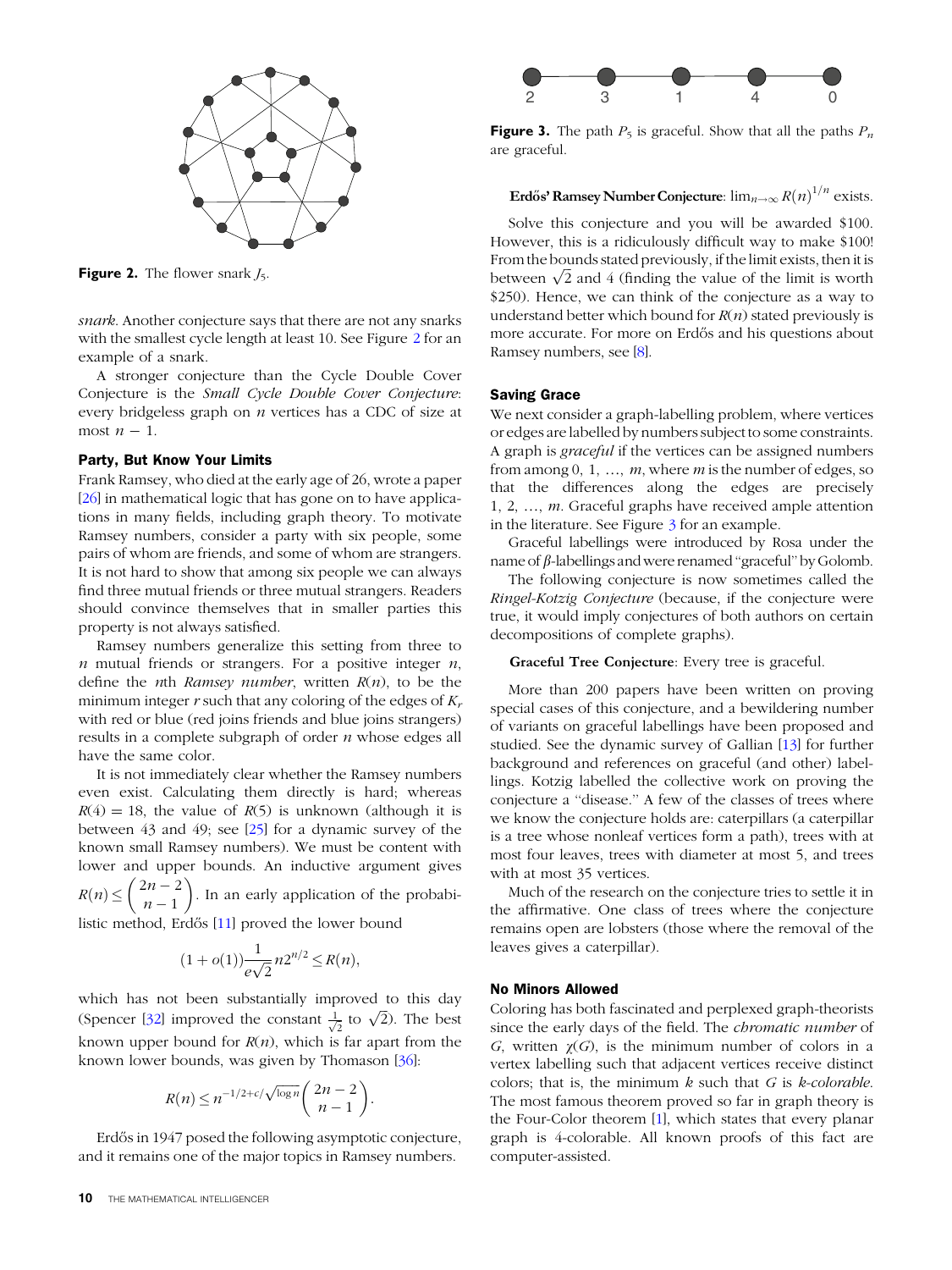A graph is a minor of G if it results by repeatedly performing one of the following operations: i) deleting a vertex, ii) deleting an edge, or iii) contracting an edge (i.e., shrinking an edge to a vertex and preserving adjacencies and nonadjacencies with vertices outside the edge). A beautiful result of Wagner [[40](#page-7-0)] states that a graph is planar if and only if it does not have  $K_5$  or  $K_{3,3}$  as a minor. The reader can show that the Petersen graph (see Figure [8](#page-5-0)) has  $K_5$  as a minor, and hence, is not planar.

Hadwiger's Conjecture, dating back to 1943 [[15](#page-6-0)], relates graph coloring to minors.

**Hadwiger's Conjecture**: For  $m \ge 2$ , a graph not having  $K_m$  as a minor is  $(m - 1)$ -colorable.

Hadwiger's Conjecture is open for  $m \geq 7$ . The startling case for small *m* is  $m = 5$ , which was shown by Wagner [\[40\]](#page-7-0) to reduce to the Four-Color theorem. Hence, Hadwiger's Conjecture may be viewed as a broad generalization of that theorem. The case  $m = 6$  was settled by Robertson, Seymour, and Thomas [[28\]](#page-6-0) by showing that a minimal counterexample to the conjecture is planar after the removal of one vertex (so this also reduces to the Four-Color Theorem).

The cases  $m = 2$  and 3 are elementary (for example, a graph without  $K_2$  as a minor has no edges, and a graph bit having  $K_3$  as a minor is a forest). Dirac [\[10\]](#page-6-0) and Hadwiger [\[15\]](#page-6-0) proved the case  $m = 4$ , by showing that graphs not having  $K_4$ as a minor have a vertex of degree at most 2 and, hence, can be 3-colored using a greedy algorithm. Although the case  $m = 7$  is open, in 2005 Kawarabayashi and Toft [\[21\]](#page-6-0) proved that any 7-chromatic graph has  $K_7$  or  $K_{4,4}$  as a minor.

#### X Marks the Spot

As with Hadwiger's Conjecture, our next conjecture also deals with coloring but adds graph products to the mix. All the references in this section can be found in three surveys on the conjecture: [[29,](#page-7-0) [35](#page-7-0), [46](#page-7-0)].

A graph product makes new graphs from old. We consider one of the best known products: the categorical product (which is also referred to as the tensor or Kronecker product). For graphs G and H, define  $G \times H$  to have vertex set  $V(G) \times V(H)$ , with  $(a, b)$  adjacent to  $(c, d)$  if a is joined to c in G, and b is joined to d in H. See Figure [4](#page-3-0), which motivates the notation for this product.

Hedetniemi's Conjecture yields a simple formula for the chromatic number of the categorical product; it was posed by him in 1966 [\[17\]](#page-6-0) while he was a graduate student.

**Hedetniemi's Conjecture**: For graphs  $G$  and  $H$ ,

$$
\chi(G \times H) = \min{\{\chi(G), \chi(H)\}}.
$$

The conjecture was stated independently by Burr, Erdős, and Lovász in 1976. Most experts think the conjecture is



<span id="page-3-0"></span>**Figure 4.** The graph  $K_2 \times K_2$ .



**Figure 5.** The graph  $P_3 \times K_3$  is 2-colorable.

true. For starters,  $G \times H$  may be visualized as replacing each vertex  $v$  of G by a copy of the vertices of H. Label these vertices as  $(v, b)$ . Then add the edges  $(v, b)$   $(w, j)$  just if v is adjacent to w and h is adjacent to j. See Figure [5.](#page-3-0) Now take a proper coloring of  $G$ . For each vertex  $v$  of  $G$ , color all vertices  $(v, b)$  with the same color as v. Since  $(v, b)$  and  $(v, b')$  are not adjacent, this is also a proper coloring of  $G \times H$ . Hence,  $\chi(G \times H) \leq \chi(G)$ . The same construction, but considering vertices of H, gives  $\chi(G \times H) \leq \chi(H)$ .

The conjecture has a convenient restatement that is often used. For a positive integer  $n$ , let  $H(n)$  denote the following statement:

If  $\gamma(G \times H) = n$ , then either  $\gamma(G) = n$  or  $\gamma(H) = n$ .

Hedetniemi's Conjecture is equivalent to  $H(n)$  being true for all  $n > 1$ , which permits an incremental approach. Indeed, it is not too difficult to show that  $H(1)$  and  $H(2)$  are true. El-Zahar and Sauer proved in 1985 that  $H(3)$  is true, but little is known about  $H(n)$  for  $n>3$ .

Burr, Erdős, and Lovász in their 1976 paper showed that if G is a graph in which every vertex lies in a complete subgraph of order  $n$ , and  $H$  is a connected graph with  $\chi(G \times H) = n$ , then min{ $\chi(G)$ ,  $\chi(H) = n$ . (In Figure [5,](#page-3-0) we have that  $n = 2$ ). This is not too surprising, since the presence of  $K_n$  in G is a trivial reason why  $\chi(G) \geq n$ . Proofs of the conjecture, or the search for a counterexample, therefore must consider graphs that have large chromatic number and small complete subgraphs.

The strangest result arising out of the work on the conjecture has to do with a special case. Define the function

$$
g(n) = \min\{\chi(G \times H) : \chi(G) = \chi(H) = n\}.
$$

It is known that  $g(1) = 1$ ,  $g(2) = 2$ ,  $g(3) = 3$ , and  $g(4) = 4$ . Several authors discovered the striking fact that either g is unbounded or  $g(n) \le 9$  for all *n*. Since Hedetniemi's Conjecture has received a lot of attention over the past 45 years, if there were a counterexample surely it would have been found by now!

We mention in passing (and without explanation of the jargon!) that Hedetniemi's Conjecture is equivalent to the meet-irreducibility of the complete graphs in the lattice of cores. For this reason, the conjecture is of ample interest not only to experts in graph coloring, but also to those working on graph homomorphisms.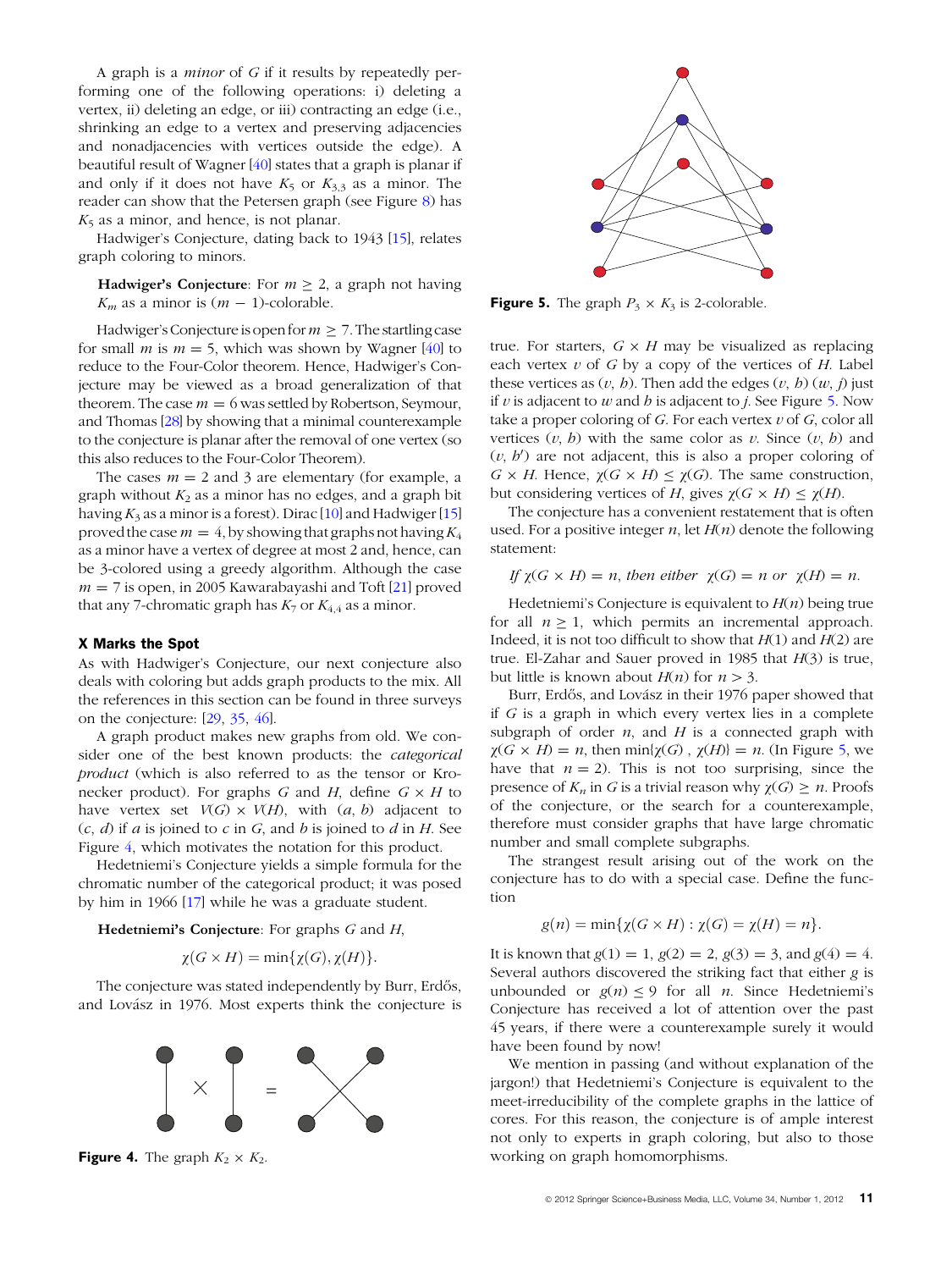#### The Long Arm of the Law

Many of us played games such as Cops and Robbers (or other pursuit games) as children, and our next conjecture considers such a game played on graphs. In the graph game of Cops and Robbers there are two players, a team of cops and a robber, who move from vertex to vertex along edges in the graph or can pass. The game is played with alternate moves of the players. The cops move first, by choosing some set of vertices for their team to occupy. The robber then chooses a vertex. The cops win if eventually they capture or land on the vertex with the robber; the robber wins if he can indefinitely evade capture. The game has perfect information, in the sense that both players can see and remember each other's moves. Placing a cop on each vertex provides an easy win for the cops. The minimum number of cops needed to win the game is the cop number of a graph. The reader may verify that the cop number of the snark  $J_5$  in Figure [2](#page-2-0) is 3.

As the cop number of a disconnected graph is the sum of the cop numbers of its components, it is sensible to consider only connected graphs. For functions  $f$  and  $g$  on positive integers taking positive real values, we write  $f = O(g)$  to mean that there is a constant d, such that for large enough  $n, f(n) \leq dg(n)$ .

**Meyniel's Conjecture**: If  $G$  is a connected graph, then

$$
c(G) = O(\sqrt{|V(G)|}).
$$

Meyniel's Conjecture states that about a constant multiple of  $\sqrt{n}$  many cops are sufficient to capture the robber in a connected graph of order  $n$  (and there are examples of graphs needing this many cops). Aigner and Fromme in 1984 proved that the cop number of a planar graph is at most 3.

Meyniel's Conjecture may be one of the lesser known unsolved conjectures in graph theory, but it has received a fair bit of recent attention. For further background on the conjecture, see Chapter 3 of the book [[3](#page-6-0)]. Meyniel's Conjecture was communicated by Frankl [[12](#page-6-0)], who could only prove that

$$
c(G) = O\bigg(n\frac{\log\log n}{\log n}\bigg).
$$

To date the best available general bound is the following, recently discovered by three independent sets of researchers:

$$
c(G) = O\bigg(\frac{n}{2^{(1-o(1))\sqrt{\log_2 n}}}\bigg).
$$

Even to prove that  $c(G) = O(n^{1-\varepsilon})$  for some positive  $\varepsilon$  is open! The conjecture was settled for bipartite graphs with diameter 3, and Andreae proved it is true in graph classes formed by avoiding a fixed graph as a minor (in fact, the cop number is bounded by a constant in such graphs); see Chapter 3 of [[3](#page-6-0)].

#### House of Cards

<span id="page-4-0"></span>The Reconstruction Conjecture has proved to be notoriously difficult and suggests how much more there is to learn about graphs. The deck of a graph G is the multiset

Figure 6. Which graph has this deck?

consisting of all subgraphs of G formed by deleting a vertex. Each such vertex-deleted subgraph is a card. See Figure [6](#page-4-0) for an example.

The conjecture was posed independently by Kelly in 1957 [\[22\]](#page-6-0) and Ulam in 1960 [\[38\]](#page-7-0).

Reconstruction Conjecture: If two graphs with at least three vertices have the same deck, then they are isomorphic.

It is easy to see that  $K_2$  and its complement have the same deck: hence the modest requirement on the order of the graph. Given a deck, we immediately know the order of G, and some thought yields the number of edges and the degrees of all the vertices. For references to results on the conjecture, see the survey [\[4](#page-6-0)]. Kelly proved that disconnected graphs, trees, and regular graphs are reconstructible from their deck. McKay showed that the conjecture is true for all graphs with at most 11 vertices. The conjecture also holds for outerplanar graphs. Bollobás proved that with probability tending to 1 as  $n$  tends to infinity, there exist three cards that determine the graph. Surprisingly, the conjecture remains open for planar graphs.

### Go with the Flow

We may view the edges of a graph as a series of pipes transporting some liquid (or electric current, or information) between nodes. Usually edges have a maximum capacity for carrying materials, and what enters a node must equal what must come out. Further, these *flows*, as they are called, usually move in one direction, so some orientation must be assigned to the edges of the network. Flows have deep connections to the Four-Color Theorem, and Tutte's conjecture on flows extends these connections beyond the context of planar graphs.

To be more precise, an *integer flow* on a graph is a pair consisting of an orientation of the graph and an assignment of integer weights to the edges such that for each vertex, the total weight on exiting edges equals the total weight on entering edges. It is a  $k$ -flow if all weights have absolute value less than  $k$ , and it is *nowhere-zero* if weight 0 is never used. See Figure [7.](#page-4-0) Note that every  $k$ -flow is a  $(k + 1)$ -flow.

Nowhere-zero  $k$ -flows were introduced by Tutte [[37](#page-7-0)] as a generalization of face-coloring problems in planar graphs (where we color the faces so that no adjacent faces receive



Figure 7. Find nowhere-zero 4-flows for the graphs in this sequence. Do CDCs help?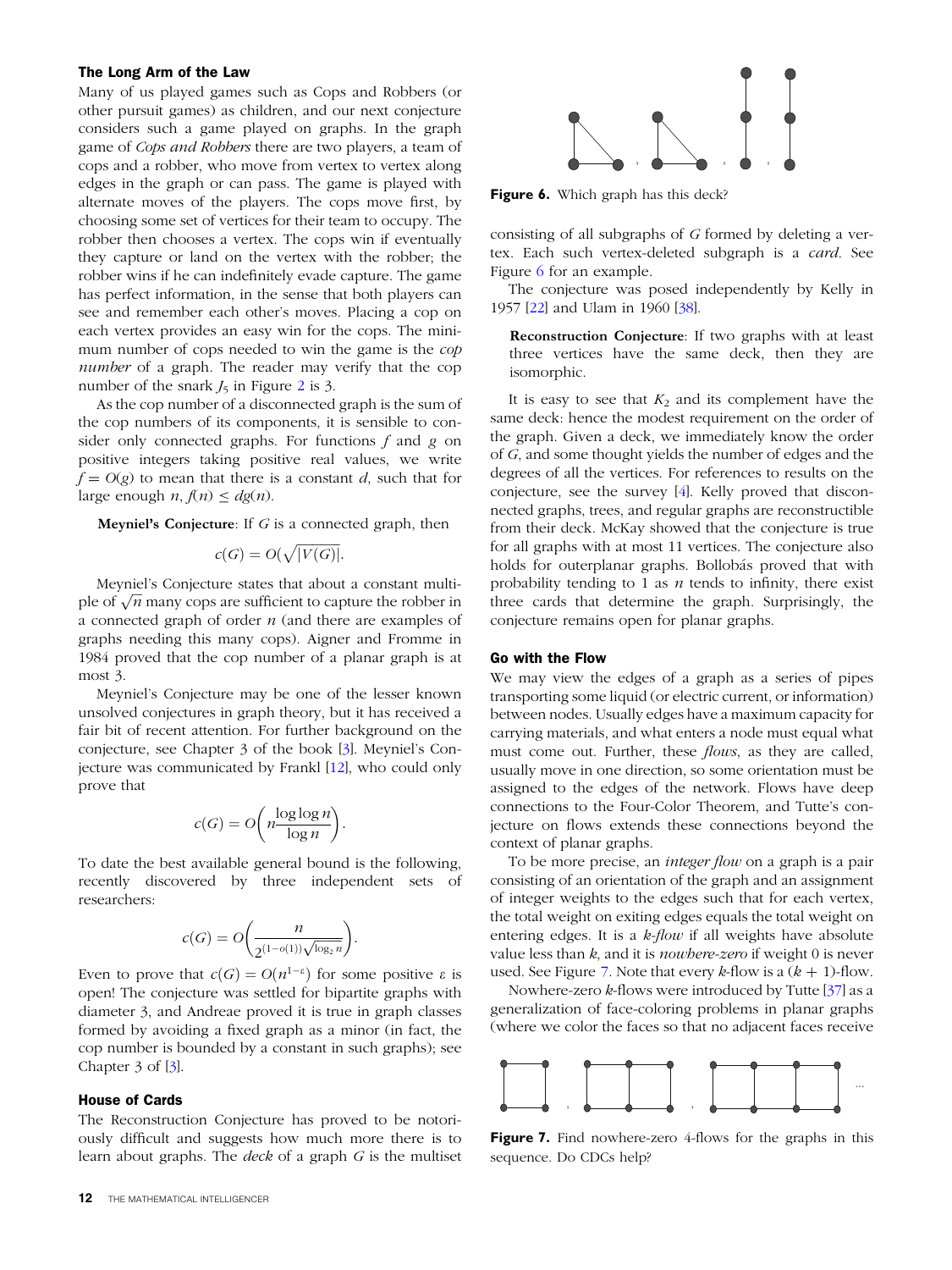

Figure 8. The Petersen graph.

the same color). The famous Four-Color Theorem is equivalent to saying that every planar bridgeless graph has a nowhere-zero 4-flow. Unfortunately, this result cannot be extended to arbitrary bridgeless graphs, since the Petersen graph has no nowhere-zero 4-flow. See Figure [8](#page-5-0).

Tutte in 1954 therefore considered 5-flows instead and conjectured the following in [\[37\]](#page-7-0).

Tutte's 5-Flow Conjecture: Every bridgeless graph has a nowhere-zero 5-flow.

The conjecture holds for planar graphs, using the duality between flows and coloring and the Five-Color Theorem (every planar graph is 5-colorable). We may therefore view the 5-flow conjecture as a generalization of the Five-Color Theorem to graphs that are not planar.

Jaeger [[19](#page-6-0)] proved that every bridgeless graph has a nowhere-zero 8-flow. Seymour [[31](#page-7-0)] improved upon this result by showing that bridgeless graphs have nowhere-zero 6-flows. Celmins [\[6\]](#page-6-0) proved that a smallest counterexample to the conjecture must be a cyclically 5-edge-connected snark with girth at least 7 (see also the Cycle Double Cover Conjecture). The conjecture can be reduced to the 3-regular case, and Steinberg [\[33\]](#page-7-0) proved the conjecture for graphs that embed on the projective plane.

#### You Are So Square

We state another conjecture about products, this time related to domination. (No, not the other kind!) For graphs G and H, define the Cartesian product of G and H, written  $G \square H$ , to have vertex set  $V(G) \times V(H)$ , with  $(a, b)$  adjacent to  $(c, d)$  if  $a = c$  and b is joined to d in H, or if  $b = d$  and  $a$  is joined to  $c$  in  $G$ . See Figure [9,](#page-5-0) which motivates the notation for this product.

In a graph  $G$ , a set  $S$  of vertices is a *dominating set* if every vertex not in S has a neighbour in S. The domination number of G, written  $\gamma(G)$ , is the minimum size of a dominating set. For example, see Figure [10,](#page-5-0) where we note that  $\gamma(C_4 \square C_4) = \gamma(C_4)\gamma(C_4) = 4.$ 

The following was proposed by Vizing in 1968 [[39\]](#page-7-0).



<span id="page-5-0"></span>**Figure 9.** The graph  $K_2 \square K_2$ .



**Figure 10.** Find a dominating set of size 4 in  $C_4 \square C_4$ .

Vizing's Conjecture: For graphs  $G$  and  $H$ ,

$$
\gamma(G \square H) \ge \gamma(G)\gamma(H).
$$

This is a conjecture everyone thinks is true. All the references that follow appear in [[5](#page-6-0)].

An important theorem from 1979 was not appreciated (or was completely overlooked) for the next 16 years. During some collaboration of Rall and the second author of this article, they noticed Math Review MR0544028 of a paper by Barcalkin and German [[2\]](#page-6-0). From that brief description, in a couple of days Hartnell and Rall were able to reconstruct the mathematical arguments of the paper (rather than translate the paper, which was in Russian). The results in [[2](#page-6-0)] reduced much of the work from 1968 through 1996 to a corollary of their main theorem!

As with several of the conjectures considered so far, many experts think that if the conjecture were false then a minimal counterexample would have been found. But since a proof has not been found, where would one look for a counterexample? For example, a minimal counterexample to Vizing's conjecture must have domination number larger than 3; adding an edge between two nonadjacent vertices decreases the domination number; and every vertex belongs to a minimum dominating set.

#### Don't Get Cross

Our final conjecture has its origins in a 1940s labor camp in Budapest. The famous mathematician Turán was imprisoned there, watching trucks move bricks along rails from kilns to storage areas. Every once in a while, two trucks would cross each other's paths and the bricks would come crashing down. No doubt as a kind of liberation from the monotony, Turán began thinking about minimizing the crossings of the trucks, assuming the general situation that there were  $m$  kilns and *n* trucks. For more on the history of the problem see [47].

We may formalize Turán's problem in the following way. The crossing number of G, written  $cr(G)$ , is the minimum number of pairwise crossings of edges in a drawing of  $G$  in the plane. Some readers may recall the Three Utilities Problem, which reduces to showing that  $K_{3,3}$  has crossing number 1.

Crossing numbers tend to be hard to calculate exactly, because of the exponentially many drawings any given graph may possess. The following conjecture is named after Zarankiewicz who published a flawed proof of it [[44](#page-7-0)], but it is also called Turán's Brick Factory Conjecture (see [\[14\]](#page-6-0) for a survey of the history of the conjecture).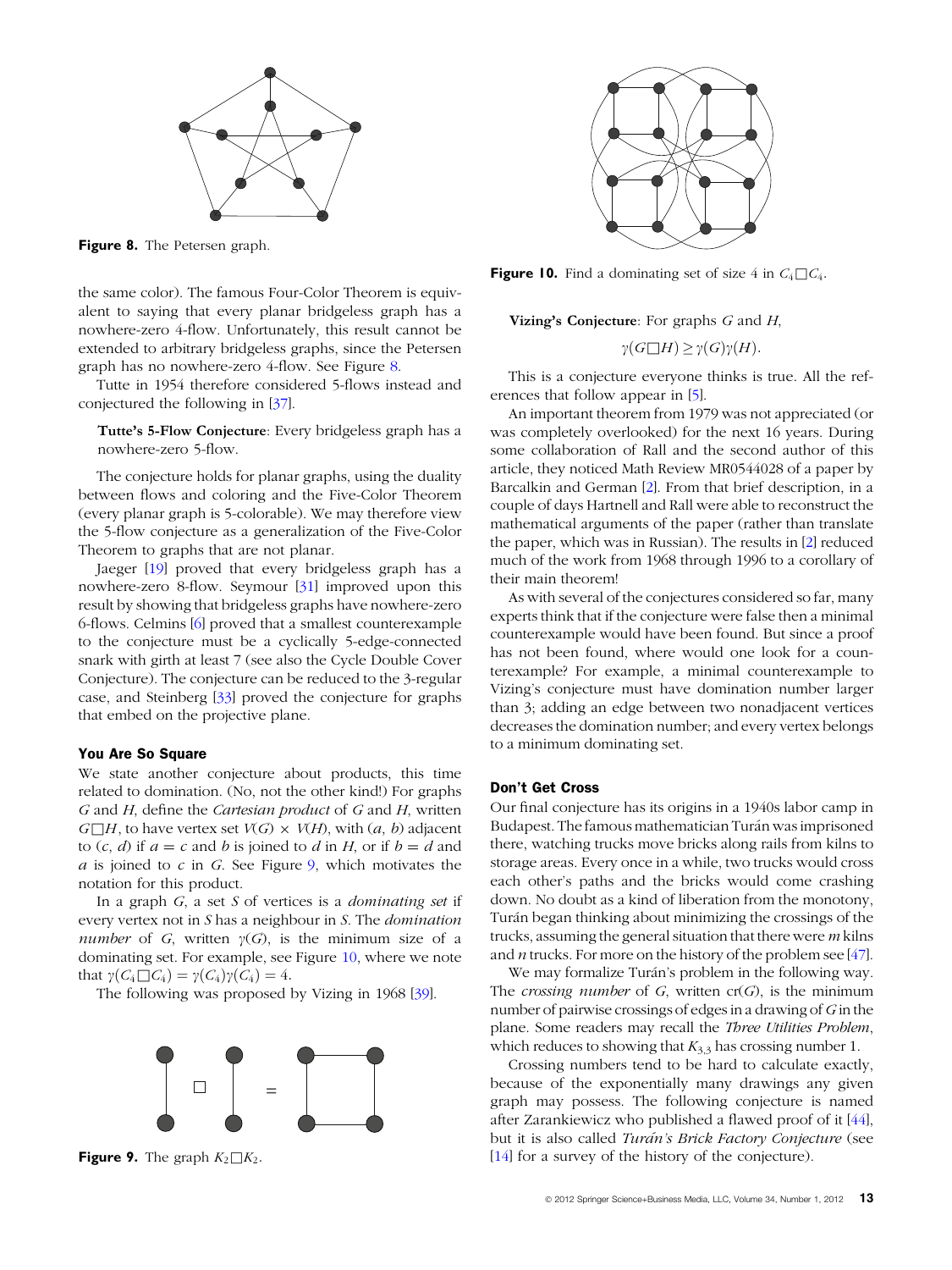

**Figure 11.** A drawing of  $K_{4,5}$  with 8 crossings, which is the minimum number possible.

Zarankiewicz's Conjecture:

$$
\operatorname{cr}(K_{m,n}) = \left\lfloor \frac{m}{2} \right\rfloor \left\lfloor \frac{m-1}{2} \right\rfloor \left\lfloor \frac{n}{2} \right\rfloor \left\lfloor \frac{n-1}{2} \right\rfloor.
$$

The best exact result on the conjecture was published by Kleitman in 1970 [[23](#page-6-0)] who confirmed it for  $n \leq 6$ . Kleitman also proved that the smallest counterexample, if it exists, must occur for  $m$  and  $n$  odd. Woodall [\[43\]](#page-7-0) computed the crossing numbers  $cr(K_{7,7}) = 81$  and  $cr(K_{7,9}) = 144$ . Hence, the smallest unsolved cases are for  $K_{7,11}$  and  $K_{9,9}$ . As  $\left[\frac{4}{2}\right]\left[\frac{2}{2}\right]\left[\frac{4}{2}\right]=8$ , the drawing in Figure [11](#page-6-0) achieves the conjectured bound.

A recent result in  $[7]$  states that if for a fixed m, the conjecture holds for all values  $n$  smaller than some constant depending on  $m$ , then the conjecture holds for all  $n$ . Hence, for each  $m$  there is an algorithm that verifies the conjecture for all  $n$  or gives a counterexample.

#### Epilogue

Now it is your turn to finish this survey and solve (or partially solve) one or more of these conjectures in graph theory. And when you are done with those, we have a few others that might keep you busy, such as Barnette's Conjecture, the Berge-Fulkerson Conjecture, the Erdős-Sós Conjecture, the Middle Levels Conjecture, or Sheehan's Conjecture.

Our version of another Hamming quote [[16](#page-6-0)] provides our parting words:

''Go forth, then, and doodle great work!''

#### ACKNOWLEDGMENTS

We would like to thank the anonymous referees for several suggestions that improved the quality and readability of the paper.

### REFERENCES

- [1] K. Appel, W. Haken, J. Koch, Every planar map is four colorable, Illinois J. Math. 21 (1977), 439–567.
- [2] A. M. Barcalkin, L. F. German, The external stability number of the Cartesian product of graphs, Bul. Akad. Stiinte RSS Moldoven, 94 (1979), 5–8.
- <span id="page-6-0"></span>[3] A. Bonato, R. J. Nowakowski, The Game of Cops and Robbers on Graphs, American Mathematical Society, Providence, Rhode Island, 2011.
- [4] J. A. Bondy, A Graph Reconstructor's Manual, Surveys in Combinatorics, 1991 (Guildford, 1991), London Mathematical Society Lecture Note Series, 166, Cambridge University Press, Cambridge, 1991, pp. 221–252.
- [5] B. Brešar, P. Dorbec, W. Goddard, B. L. Hartnell, M. A. Henning, S. Klavžar, D. F. Rall, Vizing's conjecture: a survey and recent results, J. Graph Theory 1(2012), 46–76.
- [6] U. Celmins, On cubic graphs that do not have an edge-3 coloring, Ph.D. Thesis, Department of Combinatorics and Optimization, University of Waterloo, Waterloo, Canada, 1984.
- [7] R. Christian, B. R. Richter, G. Salazar, Zarankiewicz's conjecture is finite for each fixed m, Preprint 2011.
- [8] F. R. K. Chung, Open problems of Paul Erdős in graph theory, J. Graph Theory 25 (1997), 3–36.
- [9] R. Diestel, Graph Theory, Springer-Verlag, New York, 2000.
- [10] G. A. Dirac, A property of 4-chromatic graphs and some remarks on critical graphs, J. Lond. Math. Soc. 27 (1952), 85–92.
- [11] P. Erdős, Some remarks on the theory of graphs, Bull. Amer. Math. Soc. 53 (1947), 292–294.
- [12] P. Frankl, Cops and robbers in graphs with large girth and Cayley graphs, Discrete Appl. Math. 17 (1987), 301–305.
- [13] J. A. Gallian, A dynamic survey of graph labeling, Electr. J. Comb. DS6 (2002).
- [14] R. K. Guy, The Decline and Fall of Zarankiewicz's Theorem, Proof Techniques in Graph Theory (Proc. Second Ann Arbor Graph Theory Conf., Ann Arbor, Mich., 1968), Academic Press, New York, 1969, pp. 63–69.
- [15] H. Hadwiger, Über eine Klassifikation der Streckenkomplexe, Vierteljschr. Naturforsch. Ges. Zürich 88 (1943), 133-143.
- [16] R. Hamming, You and Your Research. Accessed December 14, 2011. http://www.cs.virginia.edu/~[robins/YouAndYourResearch.html.](http://www.cs.virginia.edu/~robins/YouAndYourResearch.html)
- [17] S. Hedetniemi, Homomorphisms of graphs and automata, Technical Report 03105-44-T, 1966.
- [18] C. Hierholzer, Ueber die Möglichkeit, einen Linienzug ohne Wiederholung und ohne Unterbrechung zu umfahren, Mathematische Annalen 6 (1873), 30–32.
- [19] F. Jaeger, Flows and generalized coloring theorems in graphs, J. Combin. Theory Ser. B 26 (1979), 205–216.
- [20] F. Jaeger, A survey of the cycle double cover conjecture, Ann. Discrete Math. 27 (1985), 1–12.
- [21] K. Kawarabayashi, B. Toft, Any 7-chromatic graph has  $K_7$  or  $K_{4,4}$ as a minor, Combinatorica 25 (2005), 327–353.
- [22] P. J. Kelly, A congruence theorem for trees, Pacific J. Math. 7 (1957), 961–968.
- [23] D. J. Kleitman, The crossing number of  $K_{5,n}$ , J. Combinatorial Theory 9 (1970), 315–323.
- [24] Open Problem Garden. Accessed August 23, 2011. <http://garden.irmacs.sfu.ca/>.
- [25] S. P. Radziszowski, Small Ramsey numbers, Electr. J. Comb., Dynamic Survey DS1.
- [26] F. P. Ramsey, On a problem of formal logic, Proc. Lond. Math. Soc. 30 (1930), 264–286.
- [27] G. Ringel, problem 25, In: Theory of Graphs and Its Applications, Proc. Symp. Smolenice, 1963, G/A Czech. Acad. Sci. 162 (1964).
- [28] N. Robertson, P. Seymour, R. Thomas, Hadwiger's conjecture for  $K_6$ -free graphs, Combinatorica 13 (1993), 279-361.